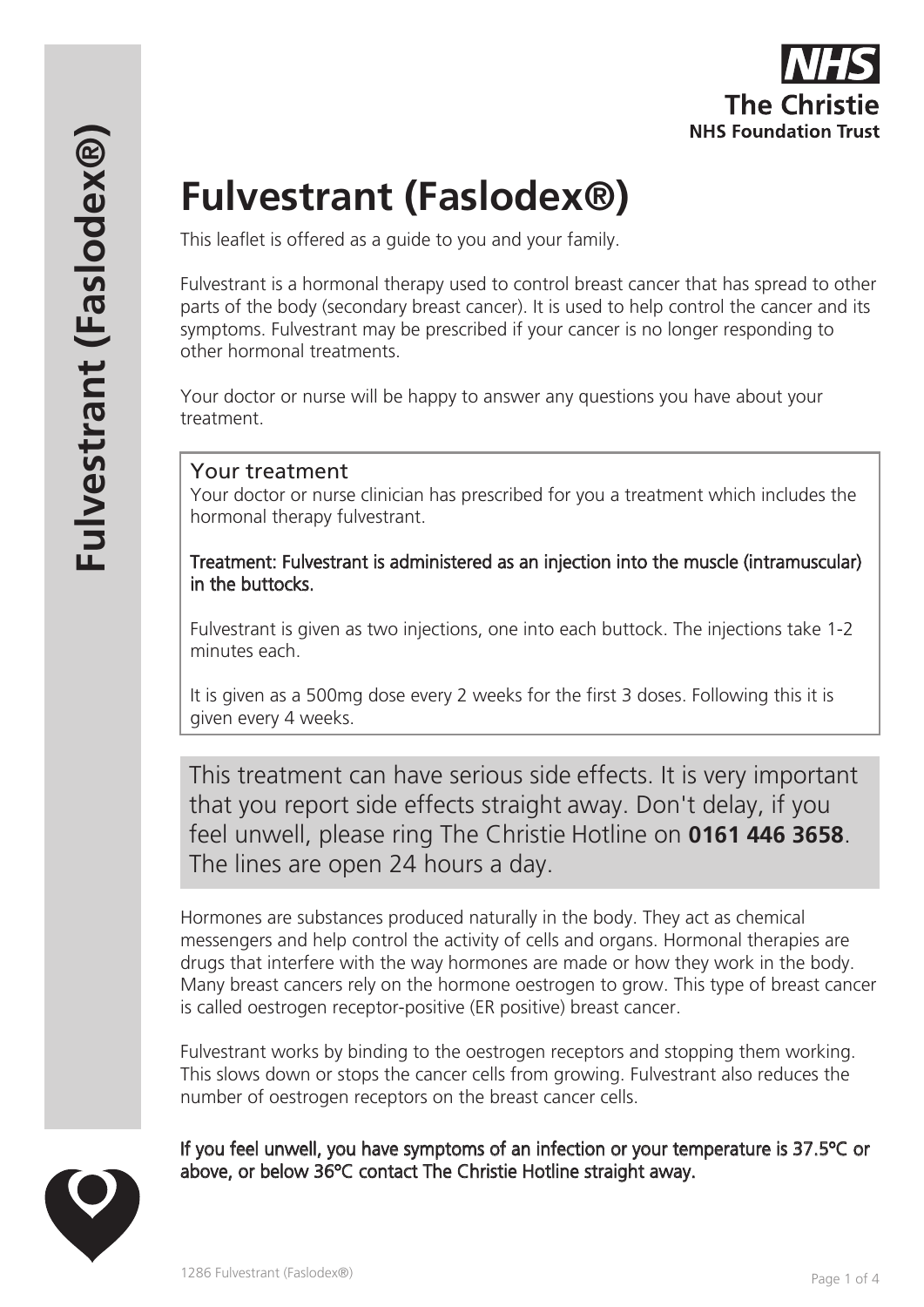## Possible side effects

Hormone therapy can cause different side effects. Some are more likely to occur than others. Everyone is different and not everyone gets all the side effects. Most side effects are usually temporary, but in some rare cases they can be life-threatening. It is important to tell your hospital doctor or nurse about any side effects so they can be monitored and, where possible, treated.

## Common side effects (more than 1 in 10)

## • Injection site reactions

Fulvestrant may cause temporary pain and inflammation may occur around the injection site. This will usually last 1-2 days. Inform your nurse if you experience this.

If you are taking an anticoagulant there may be increased risk of bruising and bleeding around the injection site. Please inform your doctors if you are taking any anticoagulant medications.

## • Hot flushes

Hot flushes and sweats may occur but lessen after the first few months. Cutting down on nicotine, alcohol and hot drinks containing caffeine, such as tea and coffee, can help. Dress in layers, so you can remove clothes as needed. Natural fabrics, such as cotton, may feel more comfortable. If hot flushes are a problem, tell your doctor. Low doses of certain antidepressant drugs can help to reduce flushes.

#### • Joint and muscle pain

You may have pain and stiffness in your joints, and sometimes in your muscles or back, while taking fulvestrant. Let your doctor or nurse know if this happens. They can prescribe painkillers and give you advice. Being physically active and maintaining a healthy weight can help reduce joint pain and keep them flexible.

#### • Fatigue

You may feel tired, sleepy or feel you have no energy when you start taking fulvestrant. Try to pace yourself until this improves. It's important to get the right balance of having enough rest and being physically active. Regular short walks will help you to feel less tired. If you feel sleepy, don't drive or operate machinery.

#### • Sickness and diarrhoea

Any sickness or nausea is usually mild, but let your doctor or nurse know if this happens. Fulvestrant may also cause indigestion or tummy pain. Let them know if you have any of these symptoms. They can prescribe drugs to help.

If diarrhoea becomes a problem during or after your treatment, anti-diarrhoea tablets can be prescribed by your doctor. Ask the staff for a copy of 'Eating - Help yourself' which has some useful ideas about diet when you are having treatment.

#### • Appetite and weight change

If you don't have much appetite, try eating small, frequent meals or snacks. If problems with eating don't get better, talk to your doctor or nurse.

#### • Headache and dizziness

If you have headaches let your doctor or nurses know. They can usually be controlled with painkillers you can buy yourself. Fulvestrant may also cause dizziness. Let your doctor or nurse know if this is a problem.

#### • Skin rash and dry skin

You may get a mild skin rash or dry skin. Tell your doctor or nurse if this happens. It's very important to contact your doctor straight away if you get a severe skin rash.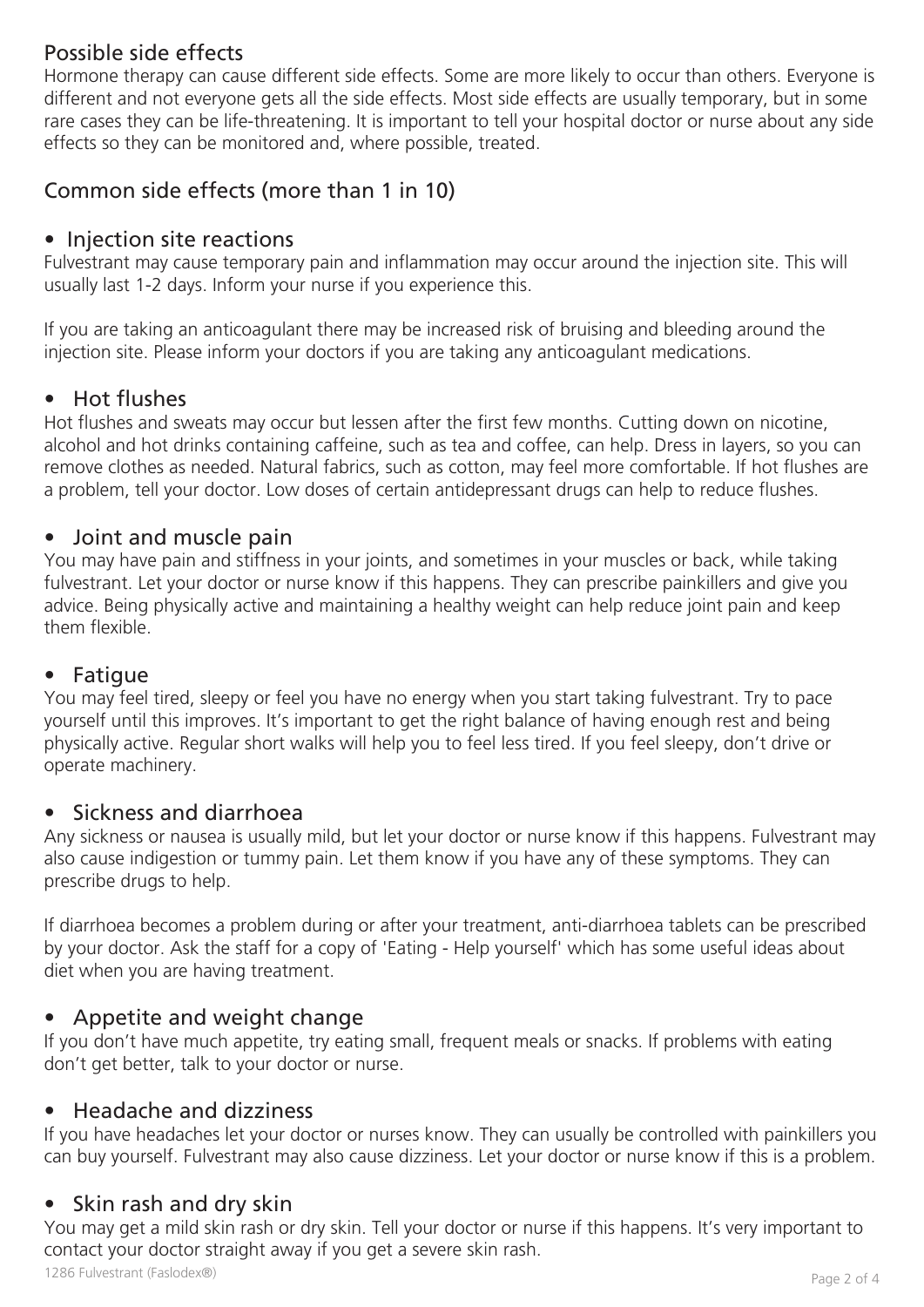## • Hair thinning

Your hair may become thinner while taking fulvestrant. Your hair will get thicker after treatment finishes.

#### • Vaginal bleeding and dryness

For some women fulvestrant causes vaginal bleeding. If this happens it is most likely in the first few weeks of treatment, or when you change from another hormonal therapy to fulvestrant. If bleeding continues for more than a few days, tell your doctor or nurse.

For some women, fulvestrant causes vaginal dryness. Non-hormonal creams and gels or lubricants can help reduce dryness and discomfort during sex. You can buy these at a chemist or your doctor can prescribe them.

#### • Liver changes

Fulvestrant can sometimes cause changes in the way your liver works. Your doctor will arrange for you to have regular blood tests to check your liver is working properly. You are very unlikely to notice any problems.

## • Pain, numbness and tingling in hands and fingers

These symptoms may be due to carpal tunnel syndrome, which is caused by pressure on a nerve in the wrist. It is more common in people taking fulvestrant. Tell your doctor if you have these symptoms.

#### • Constipation

You may become constipated. Try to drink plenty of fluids and eat foods high in fibre. Tell your doctor who may prescribe a suitable laxative. Please contact The Christie Hotline if your constipation lasts more than 3 days or you experience abdominal discomfort.

## Uncommon side effects (less than 1 in 10)

#### • Allergic reaction

Sometimes fulvestrant can cause an allergic reaction. Signs of a reaction can include a rash, feeling itchy, wheezing, shortness of breath, swelling of your face or lips or feeling unwell.

Tell your doctor or nurse straight away if you have any of these symptoms. If you develop any of these symptoms after you get home, contact The Christie Hotline on 0161 446 3658 straight away or go to the nearest A&E department.

#### • Urinary infection

Let your doctor know if you have pain or discomfort when you pass urine, if you need to go more often, or your urine is cloudy or smelly. Drink lots of fluids if you think you may have an infection.

#### • Blood clots

Fulvestrant can increase your chances of getting a blood clot. Let your doctor or nurse know if you have ever had a blood clot or deep vein thrombosis (DVT).

A blood clot can cause pain, redness and swelling in a leg or arm, breathlessness and chest pain. Contact your doctor straight away if you have any of these symptoms. A blood clot is serious but your doctor can treat it with drugs that thin the blood. Your doctor or nurse can give you more information.

#### • Bruising and bleeding

Fulvestrant can sometimes reduce the production of platelets which help the blood clot. Let your doctor know if you have any unexplained bruising or bleeding, such as nosebleeds, bloodspots or rashes on the skin, and bleeding gums.